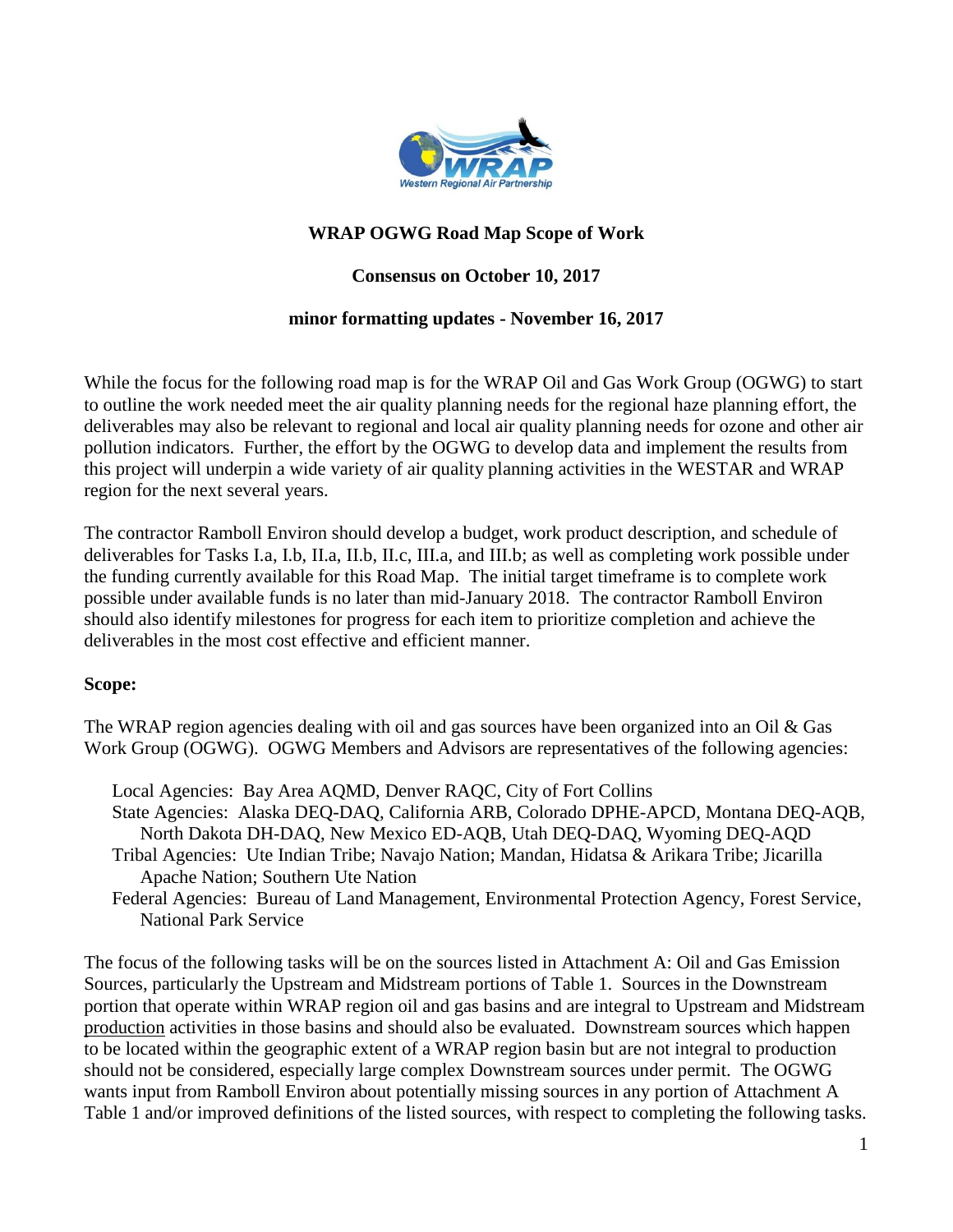Because oil and gas emissions sources are typically divided into nonpoint/area and point sources, and definitions of nonpoint vs. point sources from Attachment A Table 1 vary widely by regulatory jurisdiction within the WRAP region; the OGWG expects Ramboll Environ to identify, by WRAP region agency, the agency-specific emissions, permitting and reporting requirements for the sources in Appendix A Table 1 for the task below.

# **Tasks:**

## **I. Identification and Review of Oil & Gas Specific Projection Methodologies and Work Products**

- a. Identify and Review Existing Oil and Gas Specific Projection Methodologies
	- i. Identify and discuss relevance, strengths, areas for improvement, and gaps. Particular attention should be given to emissions inventory projections and potential consideration of historic growth, supply, demand, production decline, control, and/or efficiency/effectiveness factors as well as spatial distribution. This identification and review will become the basis for OGWG action items related to regional future year projection emissions inventory scenario(s).
	- ii. The following is a listing of repositories of potential projection methodologies for identification and review.
		- 1. Western Regional Air Partnership
		- 2. National Oil and Gas Emissions Committee Information Repository
		- 3. National Oil and Gas Emissions Analysis Project
		- 4. Intermountain West Data Warehouse Western Air Quality Study
		- 5. Environmental Protection Agency
		- 6. WRAP State, Local, and Tribal Air Agencies
		- 7. Federal National Environmental Policy Act
		- 8. Other relevant work products
	- iii. Compare state oil and gas conservation commission data and other federal data sources with already purchased commercial databases and determine added value of the commercial data and the need for additional commercial data.
	- b. Identify and Review Existing Oil and Gas Specific Work Products
		- i. Identify and discuss relevance, strengths, areas for improvement, and gaps. Particular attention should be given to emissions inventory and emissions management work products for base and future year(s) including emission factors, calculation methods, assumptions and tracking of emissions reduction regulations, data completeness for minor source / midstream facilities, data for non-point sources not reporting directly to air agencies, and other topics. This identification and review will become the basis for future OGWG action items.
		- ii. See I.a.ii above for a listing of potential work product sources for identification and review.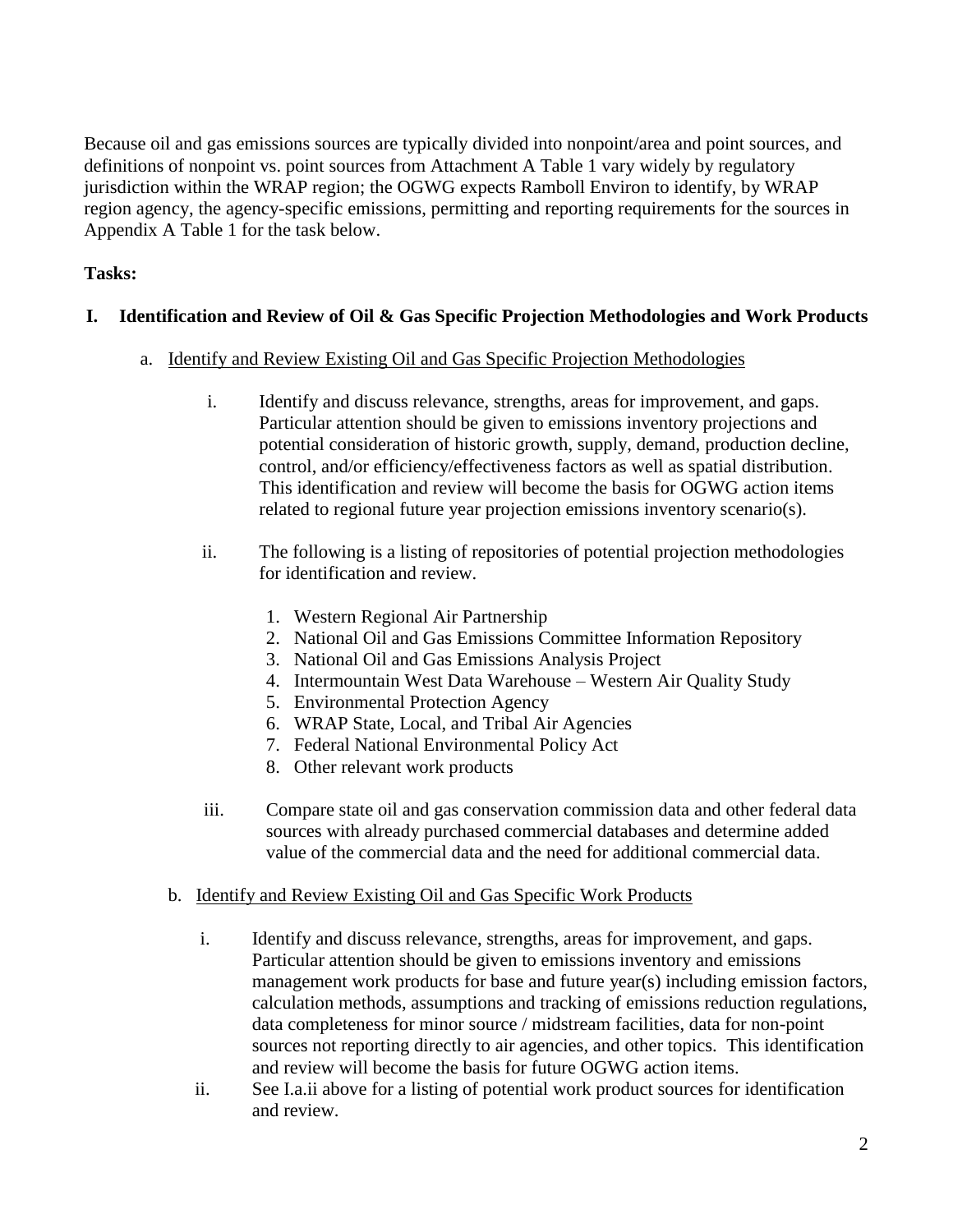- c. Schedule: Complete in 2017 as identified by RHPWG
- d. Deliverable(s):
	- i. Monthly teleconference(s) to coordinate with OGWG
	- ii. Draft and Final Memoranda documenting the results of the Tasks I.a and I.b

#### **II. Base Year and Future Year Oil & Gas Emissions Inventories**

The scope of these tasks is the WRAP Region, including Alaska, and should be focused on the following pollutants:  $NO<sub>x</sub>$ ,  $SO<sub>x</sub>$ ,  $PM<sub>2.5</sub>$ , VOC, CO, CH<sub>4</sub>, CO<sub>2</sub>.

- a. Base Year Oil & Gas Emissions Inventory
	- i. Utilize work products (identified in Task I.b) with the most relevance and strength as the basis to focus on areas for improvement and gaps
	- ii. Identify emission factors and speciation profiles for oil and gas sources
	- iii. Identify spatial surrogate information
	- iv. Reconcile existing inventories
	- v. Make technical improvements to emissions inventories
	- vi. Implement regionally-consistent base year emissions inventory
	- vii. Schedule: Jan. June 2018 as identified by RHPWG
- b. Forecast 2028 (OTB & OTW Controls) Oil & Gas Emissions Inventory
	- i. Utilize projection methodologies (identified in Task I.a) with the most relevance and strength as the basis to focus on areas for improvement and gaps.
	- ii. Identify historic growth, supply, demand, and production decline
	- iii. Identify a range of forecast year oil and gas scenarios
	- iv. Identify OTB & OTW Controls for oil and gas sources
	- v. Identify rule penetration and effectiveness for oil and gas sources: National, State, Local, Tribal
	- vi. Identify spatial surrogate information
	- vii. Make technical improvements to emissions inventories
	- viii. Implement regionally-consistent 2028 forecast (OTB  $&$  OTW controls) emissions inventory
	- ix. Schedule: Jan. Sept. 2018 as identified by RHPWG
- c. Forecast 2028 (Additional Reasonable Controls) Oil & Gas Emissions Inventory
	- i. Review item II.b deliverable(s)
	- ii. Identify Additional Reasonable Controls for oil and gas sources
	- iii. Identify rule penetration and effectiveness for oil and gas sources: National, State, Local, Tribal
	- iv. Identify spatial surrogate information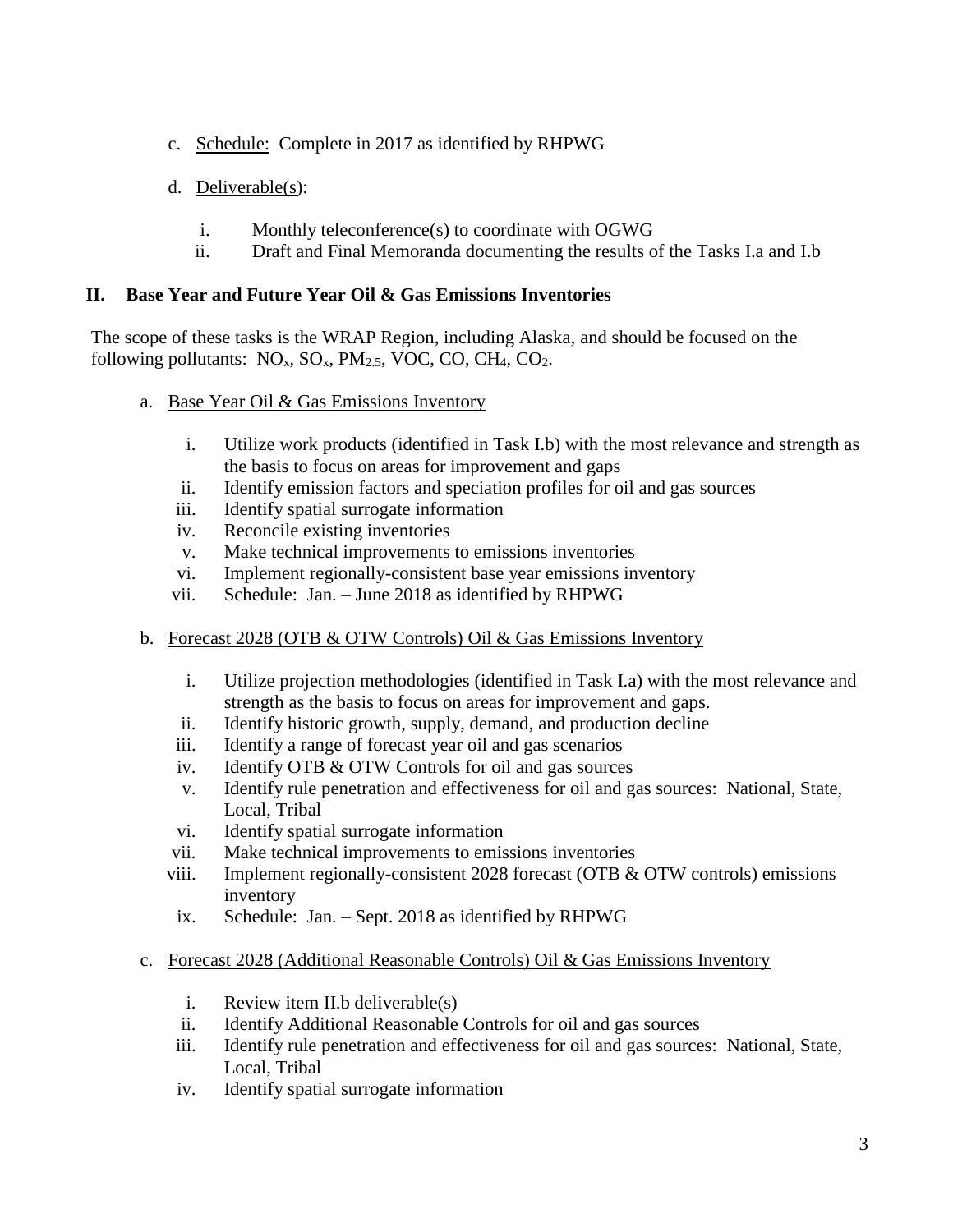- v. Implement regionally-consistent 2028 forecast (additional reasonable controls) emissions inventory
- vi. Schedule: Aug. 2018 June 2019 as identified by RHPWG
- d. Deliverable(s):
	- i. Monthly teleconference(s) to coordinate with OGWG
	- ii. Emissions Inventory Protocol
	- iii. Draft and Final Emissions Inventory Documentation, technical memoranda and spreadsheets as appropriate for each Task (II.a, II.b, and II.c)
	- iv. SMOKE Ready Emissions Inventories for Tasks II.a, II.b, and II.c
	- v. Upload Final Emissions Inventory Documentation and SMOKE Ready Emissions Inventories to the Intermountain West Data Warehouse for each Task (II.a, II.b, and II.c)

## **III. Identification and Review of Member Agency Oil & Gas Programs and Emissions Management**

- a. Identification and Review of Member Agency Oil & Gas Programs
	- i. Provide information on existing programs
		- 1. Identify permitting and registration requirements
		- 2. Identify emissions management requirements
		- 3. Identify emissions inventory requirements
		- 4. Identify modeling requirements
		- 5. Identify monitoring requirements
	- ii. Identify and discuss information strengths, areas for improvement, and gaps
	- iii. Discuss needs of agencies without existing programs
	- iv. Develop a basic oil and gas program example
- b. Identification and Review of Oil  $& Gas$  Emissions Management
	- i. Identify existing and proposed emissions management requirements: State, Tribal, Local, Federal
	- ii. Identify and discuss potential requirement overlap and authority concerns
- c. Schedule: early 2018 as identified by OGWG
- d. Deliverable(s):
	- i. Monthly teleconference(s) to coordinate with OGWG
	- ii. Draft and Final Memoranda documenting the results of the Tasks III.a and III.b.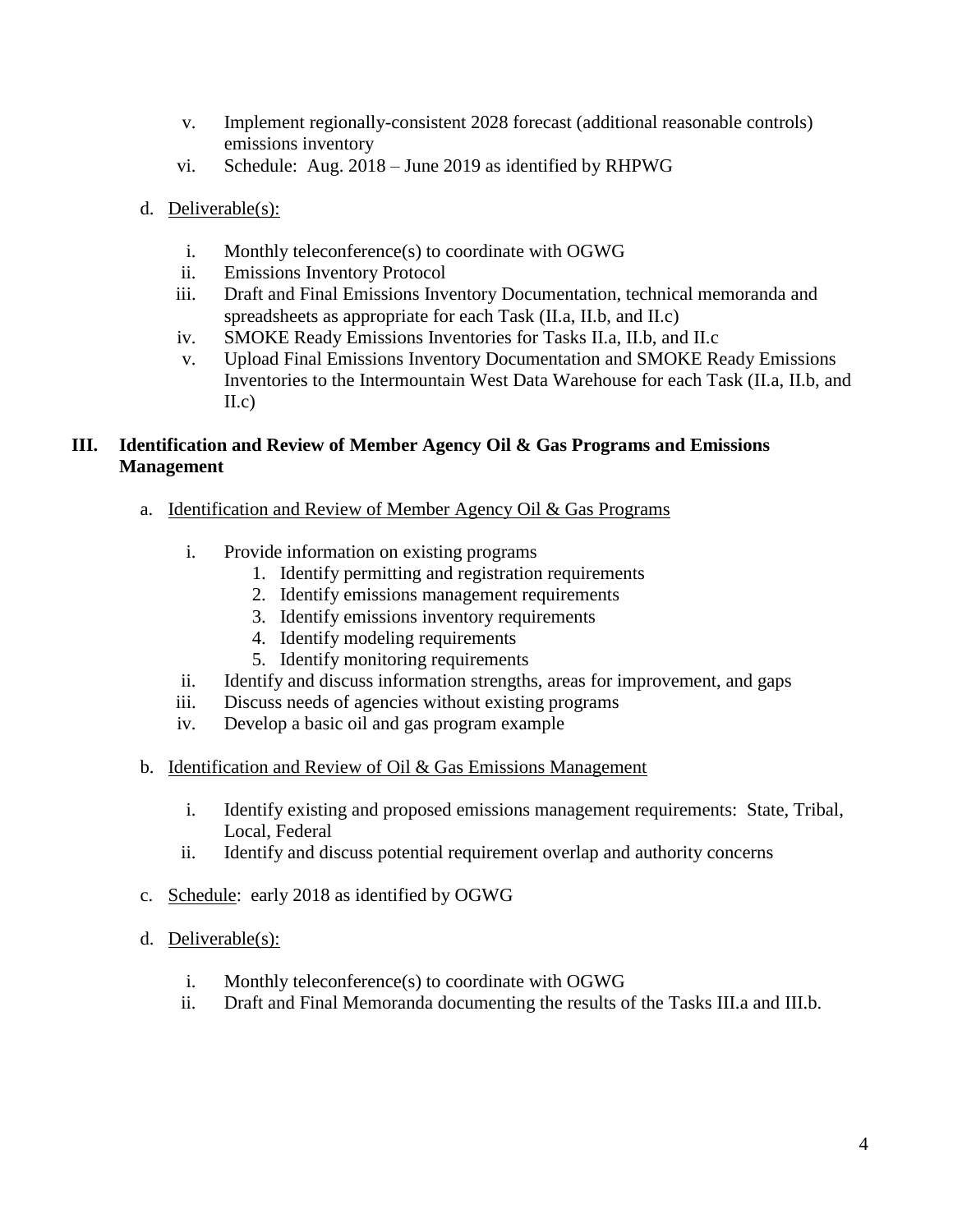## Attachment A

## **WRAP – Oil and Gas Work Group Oil and Gas Emission Sources**

The following list of oil and gas emissions sources was developed as a tool to guide the scope of emissions sources to be addressed in future work products of the WRAP OGWG. The list is not intended to be a comprehensive itemization of all point, area, and fugitive sources associated with current oil and gas development, but rather, it presents a general overview of emissions sources representative of onshore oil and gas development within the WRAP region, including the intermountain West, California, and Alaska.

The spectrum of air emissions sources from the entire oil and gas industry is extensive in the WRAP region, varying by basin, production formation, age of the field, development and operations practices, regulatory programs, and various other factors. The purpose of this list is to identify those emission sources that the OGWG will focus on and to differentiate those sources that are outside the scope of the Work Group's efforts. The list may be used to inform the scope of WRAP oil and gas work products such as:

- Developing data on oil and gas sources to be used in emissions inventories for Regional Haze SIPs;
- Identifying gaps in emissions data for particular sources;
- Constructing historic and projected future emissions inventories for western oil and gas fields or basins; and
- Quantifying emissions controls for these sources.

The Work Group will focus its efforts primarily on emission sources in the upstream and midstream sectors. These sectors include emission sources where data gaps may exist such as:

- Fugitives, area sources, or leaks with limited sampling or measurement data and emissions are difficult to quantify,
- Multiple minor sources that may not be permitted and may not be required to report emissions,
- Emissions that vary widely depending on product, age of field, or other basin characteristics.

The Work Group, typically, will not address emission sources from the downstream sector in its work products. Emissions from the downstream sector may be included in a specific work product if these emissions are relevant to the goals and objectives of the work product. Generally, downstream emission sources are outside of the scope for the Work Group for the following reasons:

- Many of the emissions sources in the downstream sector are permitted major and/or Title V sources with emissions reporting and monitoring requirements,
- Extensive data from emissions monitoring and research studies exists,
- The complexity of downstream emissions sources is beyond the capacity of this Work Group.